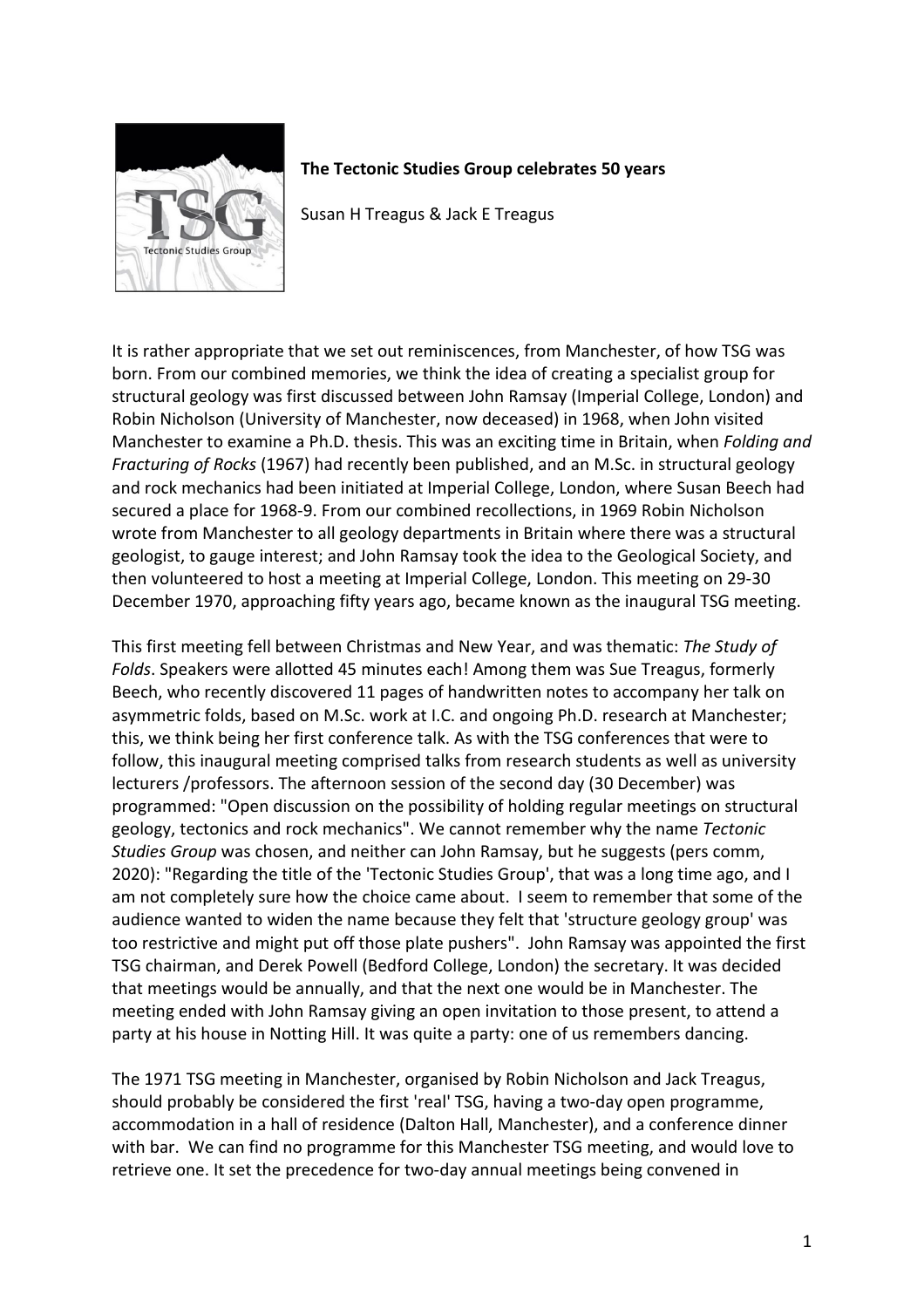December, after the end of the autumn academic term in UK universities, but before Christmas*.* From subsequent TSG programme books, the lengths of talks were 30 mins at Bristol (1972), 25 mins at Newcastle (1973), and had contracted to 15 mins at Liverpool (1978). Even so, two days was becoming insufficient time at annual meetings to accommodate talks for the growing TSG membership, by the end of its first decade. By 1983 (Glasgow), many would-be speakers could not be accommodated in the programme, which led to a speedily arranged one-day Research in Progress (overflow) meeting at Burlington House, London, in February 1984. At the 1984 AGM at Swansea, TSG Annual Meetings became three days of talks, with added workshops and field trips on days before or after, a style that has continued since. The three-day TSG AGMs continued to be held in mid-December, until in 1999 the conference date moved forward to January 2000, a decision taken by Ernie Rutter (Manchester); and has remained as a January AGM thereafter. The reasons for changing to January include the availability of university halls of residence, and to avoid clashes with other specialist groups that by this time were also convened in December.

During the 1970s, TSG held December annual meetings at Manchester, Bristol, Newcastle, Exeter, Birmingham, Dundee, Leeds, Liverpool and Nottingham (1979). The Manchester 1971 meeting had about 50 attendees, but numbers had increased to 160 at Liverpool in 1978. By the end of the decade, TSG AGMs were seeing a significant attendance from mainland Europe, as well as from the core structural geology community in Britain. John Ramsay had moved from I.C. to Leeds (1973) and then to Zurich (1978), taking some of his former M.Sc. and Ph.D. students with him, to continue their research in strain, folds and Alpine structure; other British nationals moved to post-doctorate or staff positions at Leiden, Rennes, Grenoble, and North America. Robert Shackleton, an important early figurehead for TSG, had attracted Mike Coward to join his African research group at Leeds. Mike then became a lecturer/reader, and inspired a new generation of Leeds students to field studies in NW Scotland and the Himalayas. He brought Leeds undergraduates to the 1979 Nottingham TSG meeting, where Rob Butler first made his mark. During this first decade, TSG facilitated many exchanges of ideas, spawning collaborations and friendships that have persisted to this day. In particular, the collaborations between Liverpool and Leeds has played an important part in maintaining the energy of TSG, in its early to middle years particularly. Sadly, many of the formative TSG players, Robin Nicholson, Robert Shackleton, Mike Coward, Juan Watterson, Martin Casey and many others, are no longer with us, but will be warmly remembered for their important contributions.

Numbers grew and subject matters broadened, as TSG AGMs met at Keele in 1980, then Oxford, Cardiff, Glasgow, Swansea, Southampton and Hull (1986). By the time TSG was back in Manchester in 1987, the attendance had expanded to 350, with 200 enrolled for the conference dinner. In this 3-day programme there was space for only 70 speakers in 15min slots, and many people had to accept poster space in lieu of a talk; 65 posters in total. We recall giving precedence to research students, and allowing only one talk per person, regardless of status. It would appear that 1987 marked a peak in TSG attendance, with many research presentations from the expanding petroleum industry as well as universities. And yet, by the end of the 1980s, perhaps reflecting freezing of academic appointments in the UK universities, as well as rationalisation of UK geology departments in the 1989 Oxburgh review, and some reining back of oil-industry-funded research, numbers at TSG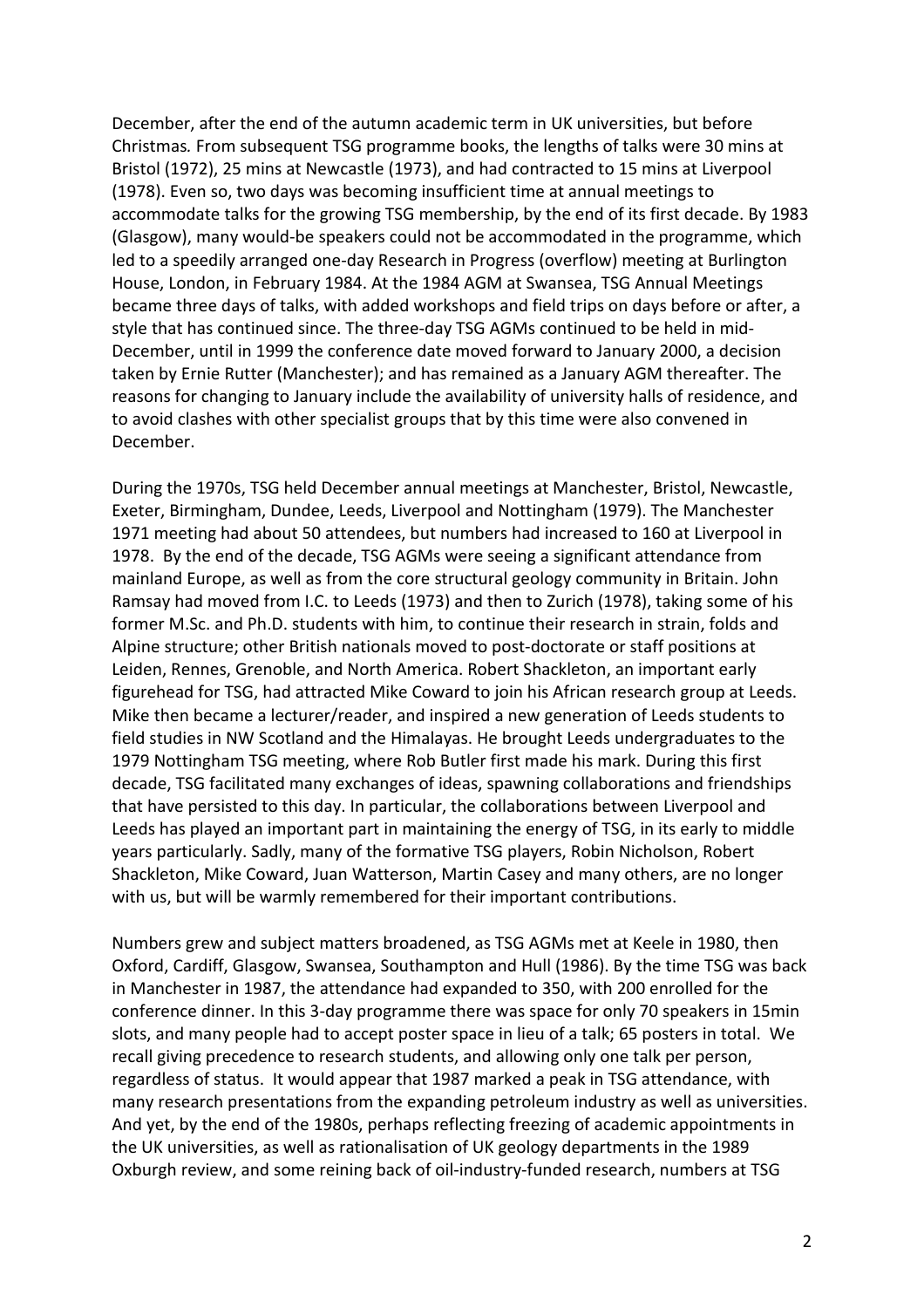AGMs began to decrease. By 1990 there was vigorous debate about how TSGs might attract more numbers, including inviting leading people to be keynote speakers. This move was vigorously opposed by those who wished to maintain the tradition that TSG AGMs provided a level playing field, with the same opportunities for research students as for more senior academics. Quoting John Ramsay: "TSG has always tried to encourage and to give the floor to young researchers to put forward their views and findings, and not to give preference to more experienced 'oldies'". In the end, the question of whether to use use keynote /invited speakers to boost attendance at AGMs has been left to conference organisers, being used at some of the subsequent meetings in the years to follow.

Before continuing with an account of the annual meetings through TSG's middle years, it is important to take stock of all that the UK Tectonic Studies Group achieved in its first two decades. In parallel with the growth of its annual meetings, it soon started to convene or support thematic conferences, ranging from one-day meetings on a particular topic at the Geological Society, to one or two day meetings at UK university venues or overseas venues. The British community of structural and tectonic geologists that had grown during the 1960s, and was nourished by John Ramsay's book *Folding and Fracturing of Rocks* (1967) and the M.Sc. course at Imperial College, grew rapidly through the 1970s. So when Paul Hancock (Bristol) sought approval and support in 1977-8 for starting a specialist journal, there was a ready audience for the new *Journal of Structural Geology (JSG)* in the TSG community. Paul Hancock was founding editor-in-chief, and Tony Barber (Chelsea College London, another TSG stalwart) associate editor. The first issue, published in early 1979, ended with a report and abstracts of a thematic TSG conference at Nottingham on spatial periodicity of structures, convened by Colin Ferguson (Nottingham) and Peter Cobbold (Rennes). The *JSG* would go on to publish many special issues from TSG-sponsored national and international conferences, including two notable 1982 conferences at Rennes (*Strain Patterns in Rocks*, 1983) and in Zurich (*Planar and Linear Fabrics*, 1984).

TSG spread news of its meetings through the Geological Society Newsletter, and direct notices from organisers to geology departments and individuals. The relationship between TSG and *JSG* remained close, within the British community, continuing when one of us (SHT) took over the reins as *JSG*'s chief editor, during 1985. One initiative that began in 1986, was to publish once a year in *JSG* a Diary of international events, listing thematic and annual conferences of TSG, and the many other structure/tectonics groups that had subsequently formed around the world on similar lines to the UK's TSG. The first diary in 1986 listed TSG meetings on *Inversion Tectonics* organised by Graham Williams (Cardiff), in London, (December 1986), *Palaeostress and Fault Systems* (Richard Lisle, Swansea, February 1987), as well as publicising the two annual meetings for 1986 and 1987. The Diary in 1987 (*JSG*, Vol 9, No 4) lists a May 1987 *Alpine Tectonics* Meeting (Mike Coward, London), a summer Field Meeting in the Alps led by Rob Butler, and thematic meetings in October-November in Leeds, Cardiff, Bristol and Southampton. This gives a two-year glimpse of the variety of themes that were engaging members of the Tectonic Studies Group in its second decade.

As it is not feasible to list all of TSG's thematic meetings throughout the 1970s and 1980s, nor the evolution of themes in every annual meeting, without turning this account into a catalogue, we can only attempt a broad-brush. So for another viewpoint, we asked Ernie Rutter, who tells us he attended every meeting until the 1990s, and has only missed about 7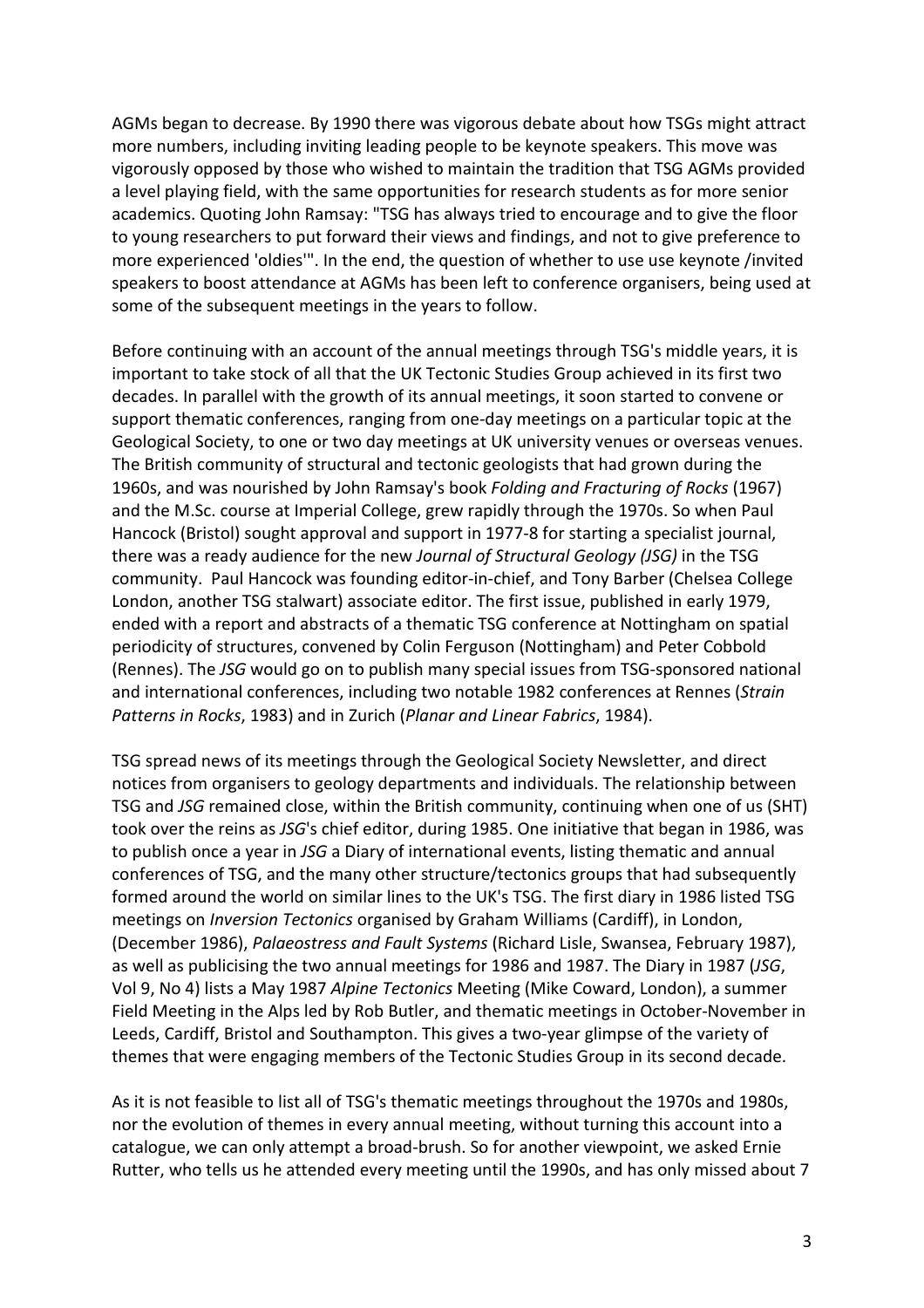annual meetings to date: this is likely to be the record for anyone still standing. He writes from memory (pers. comm. 2020): "there certainly has been a succession of fashions, sometimes more than one in parallel. Apart from strain and folding, the 1970s was the decade of SEM and TEM, although EBSD fabrics were yet to appear. In the 80s we had extensional tectonic, inversion, foreland fold and thrust belts, and the emergence of greater participation from oil company people. From the 90s onwards there was much more attention given to faulting and fault rocks. I think numerical modelling had always been there, but with the techniques evolving."

While these themes were waxing and waning, and new ones appearing towards the end of the 20th century, we should also note that these fashions involved regional geology and tectonics, not just theory and modelling. At the 1979 annual meeting (Nottingham), of the 34 talks 20 were regional structure/tectonics, the majority on areas in Europe, especially GB and Ireland and the Alps, and 14 on theory/modelling, with folds, stress and strain, and faulting the predominant subjects. Ten years later, at the 1989 meeting at I.C. London, now expanded to three days, the programme was arranged as roughly topical sessions, with session 1 on the Himalayas, and session 2 covering USSR, Malaysia, Tunisia and Italy. Other sessions were by themes, with tectonic wedges, thrust zones, rifts and basins, lithosphere extension and shear zones emerging as popular topics, some representing directions in industry-related research. The Caledonides and Variscides in NW Europe still remained active topics, as TSG included leading participants from the British Geological Survey as well as universities and industry at home and abroad.

As the 1990s began, TSG had reached the point where most of the largest and most central UK universities were hosting AGMs for the second time, starting with Liverpool, Edinburgh and Southampton (1990-1992). In 1993 the AGM left UK shores for the first time, and was convened by Dave Johnston at Trinity College, Dublin, marking the important fact that the TSG had always included contributors from Ireland. The rest of the 1990s saw AGMs at Leeds (1994), Cardiff, Birmingham, Durham and St Andrews (1998). As noted earlier, there was no December AGM in 1999, at this point switching to January, where Manchester was the venue again (2000). This is a good point to note other developments during the 1990s.

During 1990, as a result of support from the *Journal of Structural Geology* board and TSG members, SHT initiated an International Association of Structural/Tectonic Geologists (IASTG) to encourage international communication among structural/tectonic geologists. This would take the form of a twice yearly International Newsletter to be published in *JSG*, replacing the annual Diary and providing far more information, including regular reports from TSG and other specialist groups around the world. *International Newsletter 1* (Spring 1991, in *JSG* 13/3) reported on the 21st TSG annual meeting that had been at Liverpool, and detailed forthcoming meetings for 1991 that included magmatism and the causes of continental break-up, at Burlington House London. This newsletter also provides information about the new *Ramsay Medal*, an award that was introduced in 1989 by chairman Ken McClay (Royal Holloway & Bedford College, London), to mark the 20th TSG. It was - and still is - awarded to an outstanding publication based on Ph.D. research, authored by the student. Rereading this account of TSG, thirty years on, reveals that it had ended stating that the retiring TSG chairman had agreed to write an article on 20 years of TSG in Britain, for the next international newsletter. This did not happen, and the only record we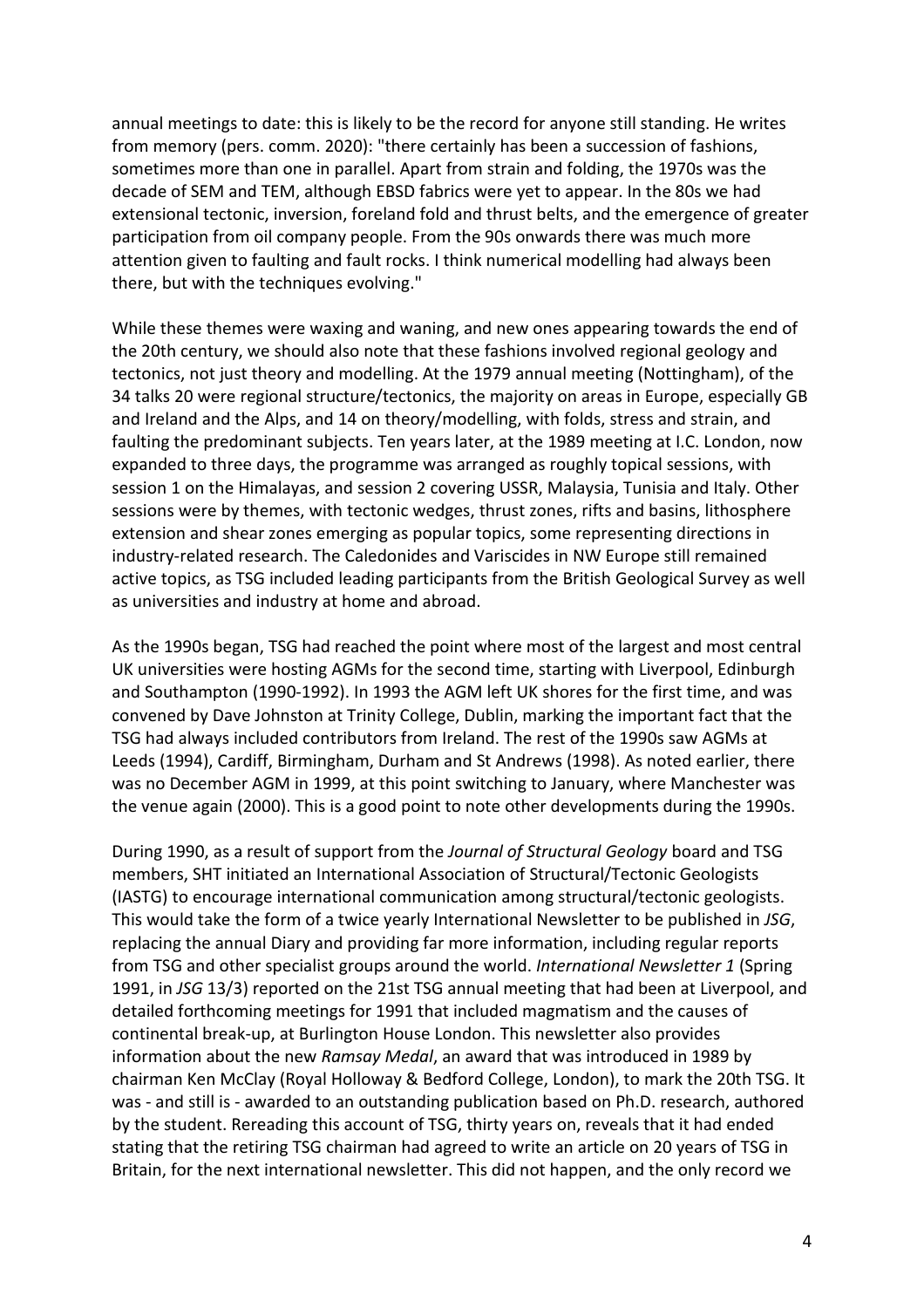have (apart from that notice) is a copy of a letter written by SHT (to the chairman) on her recollections of how TSG began. Which has proved very useful when writing the first sections of this article!

We will not repeat everything from the reports of TSG's activities from the twice yearly International Newsletters printed in *JSG* from 1991 to 2001, but simply draw attention to this printed record for future historians of TSG, as well as records from GSL's monthly *Geoscientist* magazines. The 1990s was probably the decade which saw the greatest increase in topical meetings, held at Burlington House, London or UK university venues: an average of three rising to four in 1994-1997. Too numerous to list, one by one, and many involving collaboration with many other specialist groups of GSL, there are some key players in TSG that led the way in energising these very varied topical meetings, in particular Rob Knipe (Leeds), Rob Butler (Leeds), Bob Holdsworth (Durham) and the Liverpool Fault Analysis Group of Juan Watterson and John Walsh. Topics include the role of structure and tectonics in magmatism, volcanism and planetary processes, reservoirs, passive margins, basement reactivation, melt segregation, fluid flow, salt tectonics, rates of processes, neotectonics, fault zones, and tectonics of the British Isles and Scandinavia.

The number of thematic TSG meetings listed in the International Newsletters (in *JSG*) appears to decline towards the end of the 1990s, but this can partly be explained by the *Geoscience* conferences initiative of the Geological Society and partner societies, a biennial international earth science meeting in the style of GSA, AGU, AAPG, and EUG. *Geoscience 98* (Keele, April) brought together in one time and place, a number of varied thematic sessions on deformation processes, fracture, fluid flow and tectonic of the British Isles, arranged by Butler, Kusznir, Young, Casey, Holdsworth and Whalley. *Geoscience 2000* (Manchester, April) hosted sessions on fluid in fault zones, geodynamics, rifting, collision, modelling and the mantle (Knipe, Wilson, Cunningham, S Treagus, Turner and Lloyd). To our knowledge, this was the last Geoscience conference and the Geological Society's last attempt to convene a meeting for all the specialist and regional groups in one place, in this manner.

The Tectonic Studies Group saw another important change during the 1990s, with the development of the World Wide Web and the growth of email as the most useful method to communicate information rapidly. In February 1995, John Whalley (Portsmouth) created the *Geo-Tectonics* mailbase list: in his own words (pers. Comm. 2020) "a result of late-night bar conversations at the Tectonic Studies Group AGM" (Leeds, December 1994). This was to become the most important method of communicating information in the structure and tectonics community, on conferences, as well as dialogue among individuals, world-wide: as it is to this day. John Whalley announced his retirement as list owner, in April 2020, after 25 years of service, and we would like to thank him on behalf of TSG and the world-wide structure and tectonic community, for playing such an important part in the success of TSG for the second half of its 50-year life. The *Geo-Tectonics* email list is far more than a TSG enterprise, of course: but TSG was its birthplace. Once this list had become established as a user-based method of communicating news of TSG activities, meetings, abstract deadlines etc, as well as international conferences, it became clear that this was the most effective and rapid method of communication internationally, for TSG. At the same time, it became no longer feasible to continue maintaining the IASTG in the form of the International